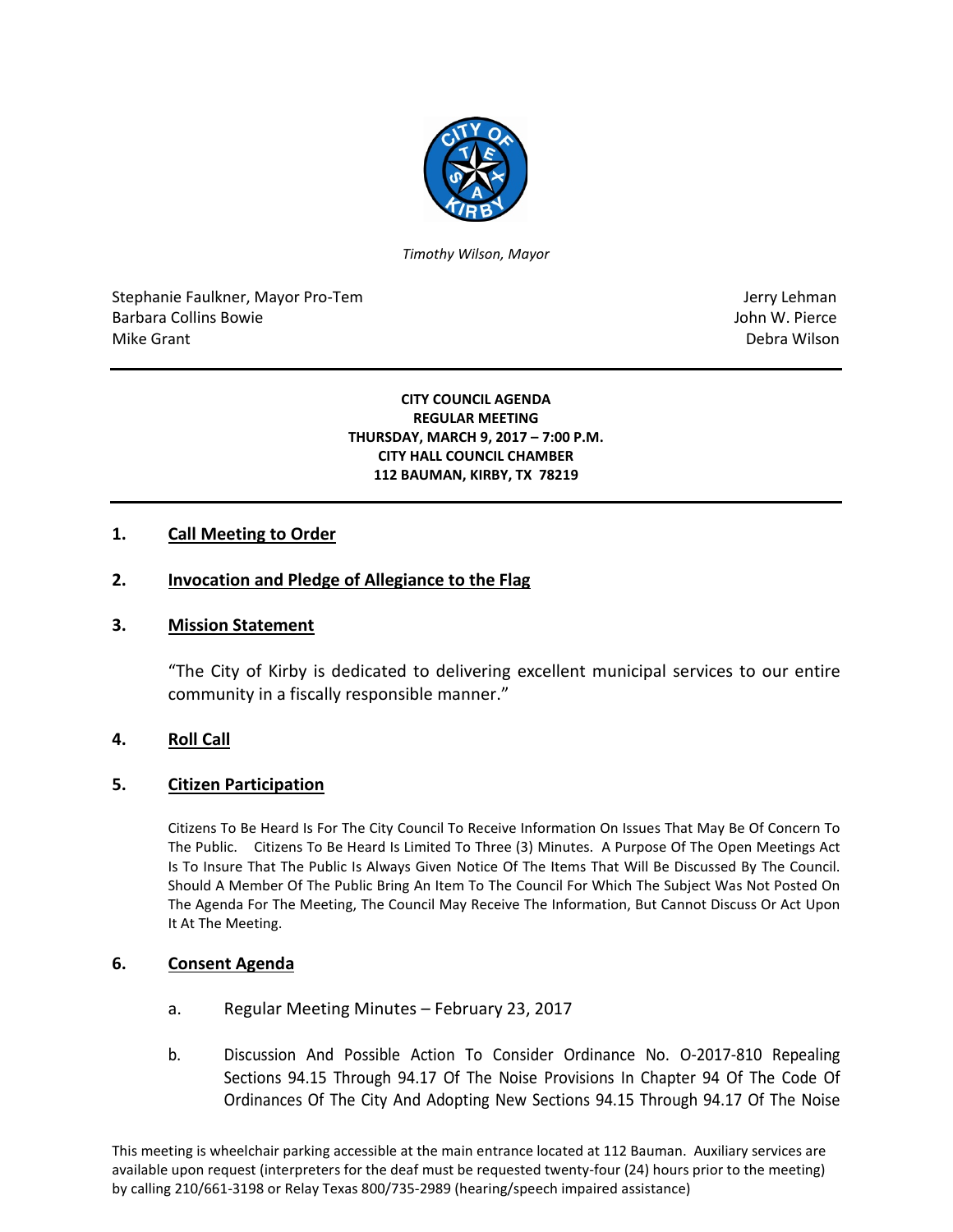Provisions In Chapter 94 Of The Code Of Ordinances Of The City. This Is The Second Reading.

- c. Discussion and Possible Action To Consider Ordinance No. O-2017-811 Repealing Sections 94.01 And 94.02 Of The Nuisance Provisions In Chapter 94 Of The Code Of Ordinances Of The City And Adopting New Sections 94.01 And 94.02 Of The Nuisance Provisions In Chapter 94 Of The Code Of Ordinances Of The City. This Is The Second Reading.
- d. Discussion And Possible Action To Consider Ordinance No. O-2017-812 Repealing Chapter 70 – Traffic Rules Of The Code Of Ordinances And Adopting New Chapter 70 – Traffic Rules Of The Code Of Ordinances. This Is The Second Reading.
- e. Discussion And Possible Action To Consider Ordinance No. O-2017-813 Repealing Chapter 71 – Stopping, Standing, And Parking Of The Code Of Ordinances And Adopting A New Chapter 71 – Stopping, Standing, And Parking Of The Code Of Ordinances. This Is The Second Reading.

# **7**. **Presentation**

a. HOBO King And Queen Coronation

# **8. Discussion And Possible Action**

- a. Discussion And Possible Action To Consider Resolution No. R-2017-686 Authorizing The City Manager to Submit An Application For Funding From The Program Year (PY) 2017 Allocation Of Bexar County's Community Development Block Grant (CDBG) Program.
- b. Discussion And Possible Action On Accepting Timothy Wilson's Resignation From City Council
- c. Discussion And Possible Action On Filling Vacancy Created By Resignation Of Timothy Wilson Including Consideration Of A Nominee Submitted By Timothy Wilson Pursuant To Section 2.06 (c) Of The City Charter And Consideration Of Other Potential Appointees If Such Nominee Is Not Appointed
- d. Administration Of Oath Of Office To Appointed Nominee To Fill The Vacancy Caused By Resignation Of Timothy Wilson
- e. Discussion And Possible Action Naming The Friendship Park Hike And Bike Trail
- f. Recognition Of Outgoing City Council Members